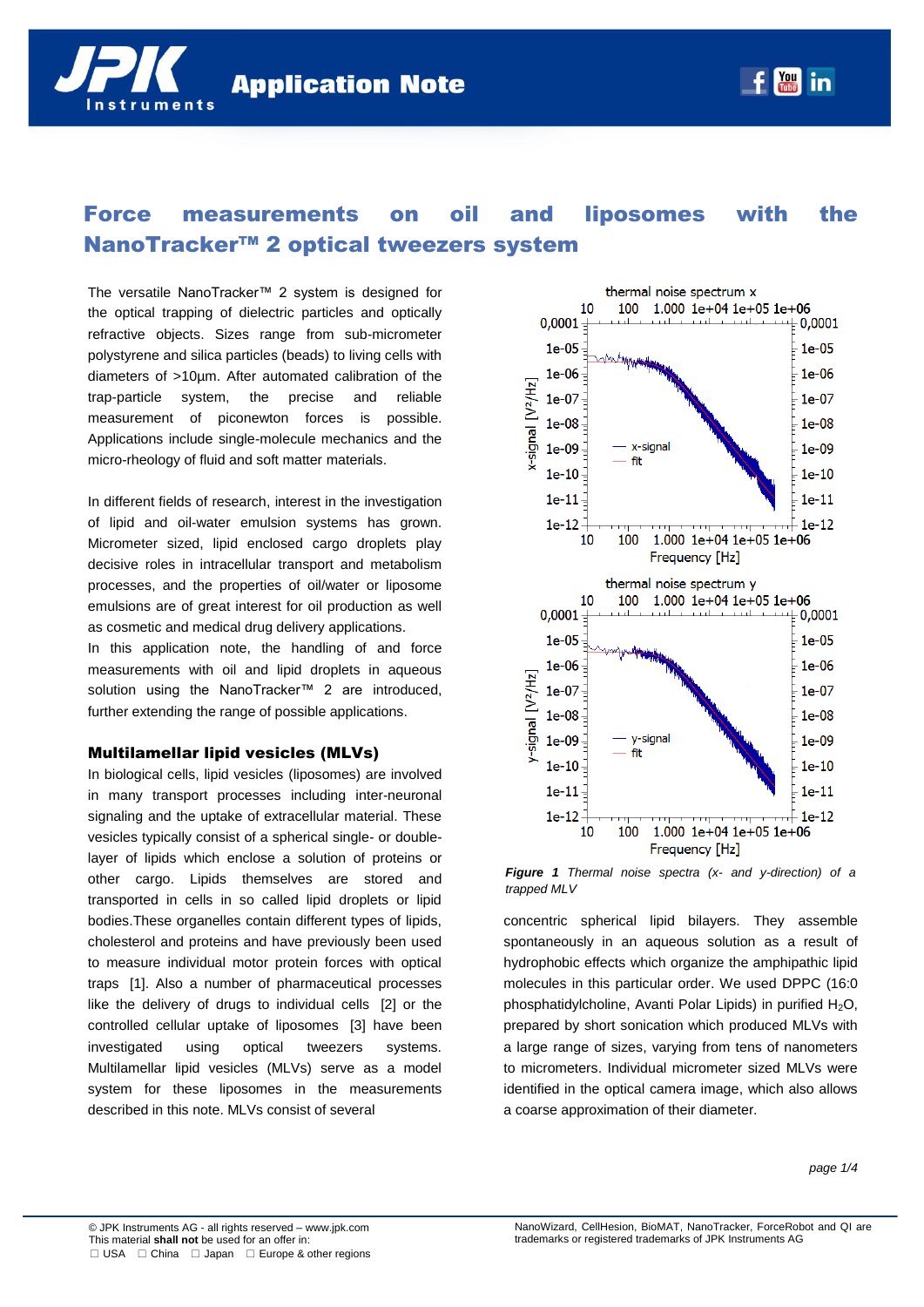In the next step, the trap with the MLV was calibrated to determine the system's detection sensitivity and the stiffness of the trap. The advanced calibration routine available in the NanoTracker™ 2 control software is able to determine these parameters without knowing the trapped particle's size or the viscosity of the solvent. This is particularly suitable for the present applications since the medium may contain residual lipid molecules that can influence its hydrodynamic properties. Furthermore, the exact MLV diameter is also not known. A periodic external force is briefly applied to the trapped particle by moving the sample chamber with a known frequency and amplitude. From the signal response to this force and the spectral analysis of the particle's thermal motion in the trap potential, it is possible to calculate the detection sensitivity  $\sigma$  and trap stiffness  $\kappa$  [4]. Thus we refer to this as the *oscillating thermal noise* calibration method. The two thermal noise spectra for a trapped MLV with the respective Lorentzian fit curves that are used for the calculation of  $\sigma$  and  $\kappa$  are shown in Figure 1 (blue and red curves, respectively).

nstruments

With known trap parameters, it is possible to directly measure forces acting on the trapped MLV. A standard experiment often used as an alternative calibration method (with the drawback that it requires information about the particle size and medium viscosity) is the



*Figure 2 Measurements of the viscous drag acting on trapped MLVs of different size. The blue curve represents the sample position. It moves with a constant velocity of 100 µm/s, pauses, and moves back. The corresponding drag forces on two trapped MLVs are in the range of 1 and 4pN.*

measurement of viscous drag, where the medium is moved relative to the particle. For the measurements presented here, this was done by moving the sample chamber with a three-axis piezo scanner while holding the trap position constant. According to Hooke's law, the drag force  $F_d$  on a spherical particle depends on its radius r, the fluid viscosity  $\eta$  and the relative speed  $v$ :

**May** in

#### $F_d = 6\pi\eta rv$

The force data collected during such a measurement are shown in Figure 2. The red and green curves were recorded using the same sample chamber displacement scheme (as indicated by the blue curve showing the sample scanner's x position) but with MLVs of different sizes.

If we now assume that the viscosity  $\eta$  of the medium is approximately that of water  $(\eta \approx 0.89mPas)$ , we can estimate the radius of the two trapped MLVs from the force measurements. The calculation with  $v = 100 \frac{\mu m}{s}$ ,  $F_1 \approx 4 \ pN$  and  $F_2 \approx 1 \ pN$  yields  $r_1 \approx 2.5 \ \mu m$  for the larger MLV (green curve) and  $r_2 \approx 0.6 \mu m$  for the smaller one (red curve).

### Oil/water emulsions

Oil/water emulsions are used in many cosmetic and medical applications as well as in oil production, where so called drilling or completion fluids are used to extract the oil from the surrounding ground material. In both cases the emulsion stability and fusing behavior of individual oil droplets is of great interest. A growing number of studies use optical tweezers to investigate these properties and, for example, the influence of surfactants on droplet fusion and stability [5].

A prerequisite for optical trapping of emulsion oil droplets is that their refractive index is higher than that of the aqueous phase. For representative measurements we used immersion oil (Zeiss Immersol™ 518F) typically employed with high numerical aperture microscopy objectives. It has a refractive index of  $n \approx 1.52$  which allows the trapping of individual droplets in water. The emulsion was prepared simply by mixing immersion oil in water followed by two minutes of sonication. This

#### *page 2/4*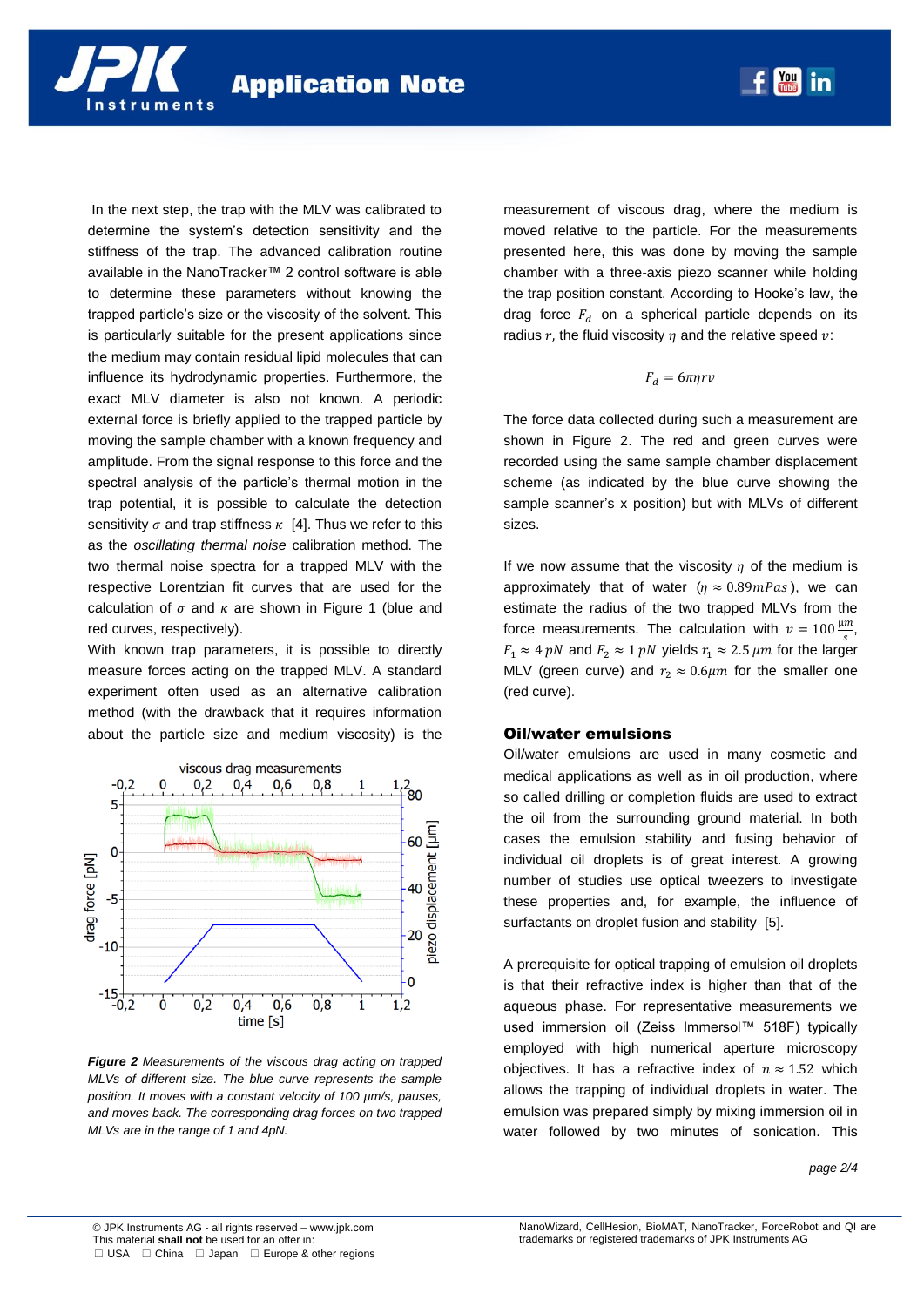procedure produces micrometer-sized oil droplets which can be easily trapped and used for further investigations. Two of these droplets held by the NanoTracker™ 2 optical traps are shown in Figure 3. As expected (due to their high refractive index), the trap stiffness is rather high. The oscillating thermal noise calibration described above delivers approx.  $0.147$  pN/nm at a laser power of  $50~mW$  to the sample. After successful calibration, viscous drag force measurements (Figure 4A) were conducted at different drag velocities  $v$ . The results are shown in Figure 4B where the measured drag force is plotted against the velocity. The expected linear relationship  $F_d \propto v$  is nicely reproduced in the measurement data. The slope of the linear fit curve in turn is proportional to the droplet radius which is calculated to be approx.  $0.53 \mu m$ .



nstruments

*Figure 3 Brightfield microscopy image of oil droplets optically trapped with the NanoTracker™2 setup.*

## Surface interaction forces

The viscous drag force measurements described above serve to cross-check calibration results and deliver information about interactions between the oil and water phase (generally, the dispersed and continuous phase) of the emulsion. For many applications, however, interactions between individual droplets are the focus of investigation, e.g. to characterize the influence of surfactants or other additives on emulsion stability on a single-droplet level. In their proof-of-concept study, Nilsen-Nygaard et al. used the NanoTracker™ system to compare the behavior of rigid polystyrene spheres and deformable oil droplets as they are brought in contact with the optical traps [6].



**May** in

*Figure 4 (A) Single viscous drag measurement of a trapped oil droplet in water. The sample is moved repeatedly with*  $350 \mu m/s$ *which generates a drag force of ~5 pN. (B) Drag forces measured at different sample velocities between* 50 and  $350 \mu m/s$ .

They were also able to quantify adhesion between individual droplets in a sodium dodecyl sulphate (SDS) containing solution which they ascribe to the so called depletion effect  $1$ . In further measurements they found a positive correlation between droplet size and the work required to separate aggregated droplets.

<sup>1</sup> The underlying mechanism of the *depletion interaction* is the exclusion/depletion of SDS micelles in the continuous phase from a volume surrounding the droplets, called the depletion layer. Coagulation or fusion of droplets brings the system to an energetically favorable state [7].